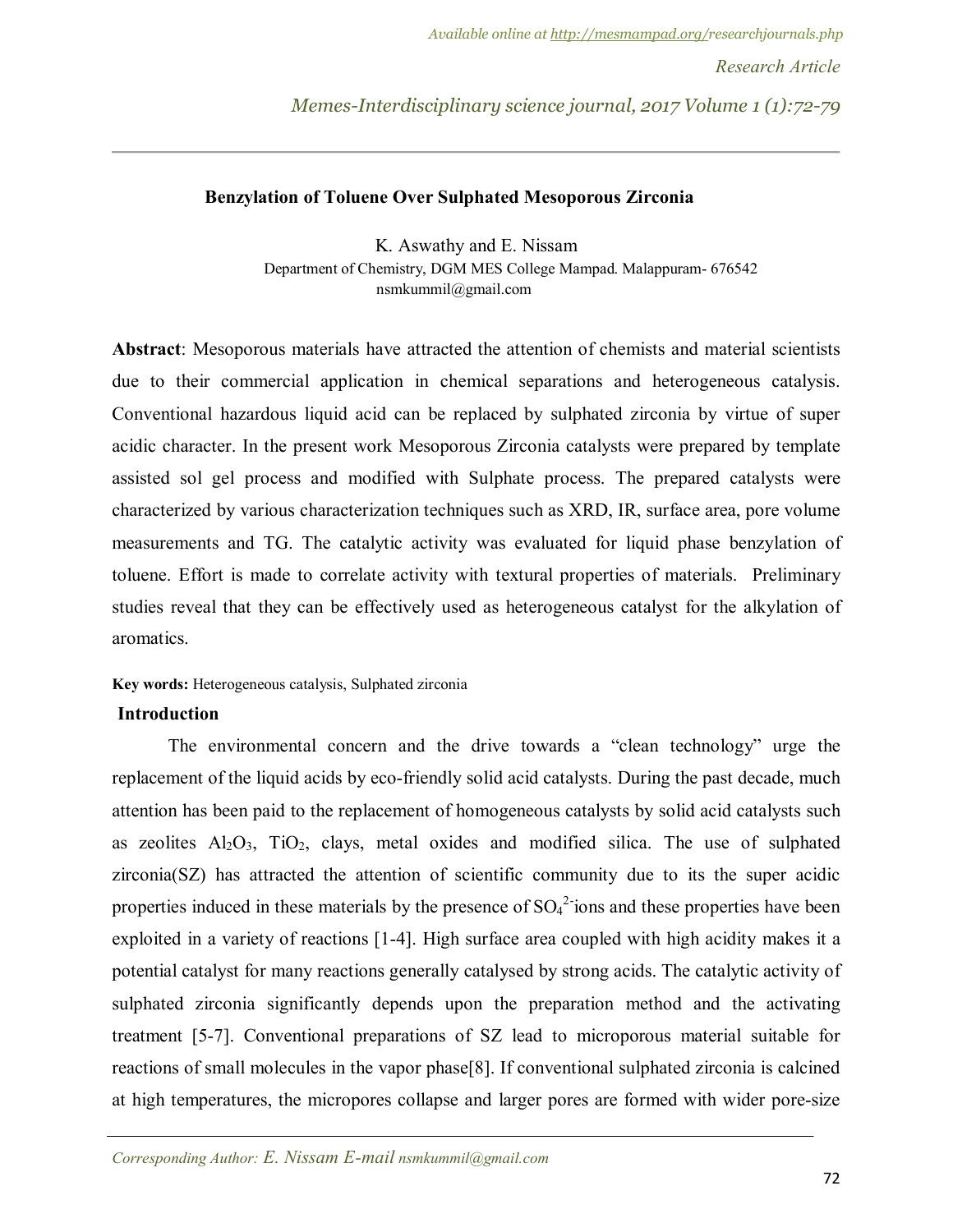distributions [9-10]. If a method could be found that would form mesoporous sulphated zirconia with narrow pore-size distributions and a regular, well-defined structure it could be used in the selective reactions of larger molecules. The present work involves the syntheis of mesoporous sulphated zirconia by neutral template assisted solgel method, its characterization and evaluation of its catalytic activity.

## **Materials and Methods**

## **Preparation of catalysts**

Zirconia was prepared by sol gel process. About 10 g of zirconium oxy chloride was dissolved in 200ml of water and then NH<sub>3</sub> solution was added till the pH attain 11. The formed sol was stirred for 24 hours to form a gel and Zr (OH)<sub>4</sub> was precipitated. It was then filtered and dried at  $110^0C$  for 4 hour and calcined at  $500^0C$  to get  $ZrO_2$ .

Mesoporous zirconia -ZrO<sub>2</sub>(M) was prepared by template assisted sol gel route. 3 g of Hexadecyl amine(HDA) was dissolved in 250mL of water. 10 g of zirconium oxychloride was added to the above solution and the rest of the procedure was done as above. For the preparation of sulphated zirconia, 2g of zirconia was refluxed with  $30 \text{.mL}$  2M  $H_2SO_4$  for 6 hours. It was filtered and dried at  $110^0$ C and calcined at  $500^0$ C to get sulphated zirconia.

## **Instrumentation**

XRD patterns of the prepared catalysts were recorded in Bruker AXSD8 Advance X-Ray Diffractometer using Ni filtered CuK $\alpha$  radiation ( $\lambda$ =1.5406 A<sup>0</sup>) in the range 20 from 2 to 80. FTIR spectra of the samples were recorded using Nicolet FTIR 380 spectrometer using KBr pellets in the range of 400- 4000 cm<sup>-1</sup> in the transmission mode. Surface area measurements were performed at liquid nitrogen temperature with a Micromeritics Tristar 3000 surface area and porosity analyzer. Prior to the measurements the samples were degassed for one hour at  $90^0C$  followed by degassing at  $300^0C$ for 3 hours.TG- DTA analysis of the dried sample were done Perkin Elmer Pyris Diamond TGA-DTA analyzer in nitrogen atmosphere with a heating rate of  $10^{\circ}$ C/min from room temperature to 900  $^{\circ}$ C.

## **Catalytic testing.**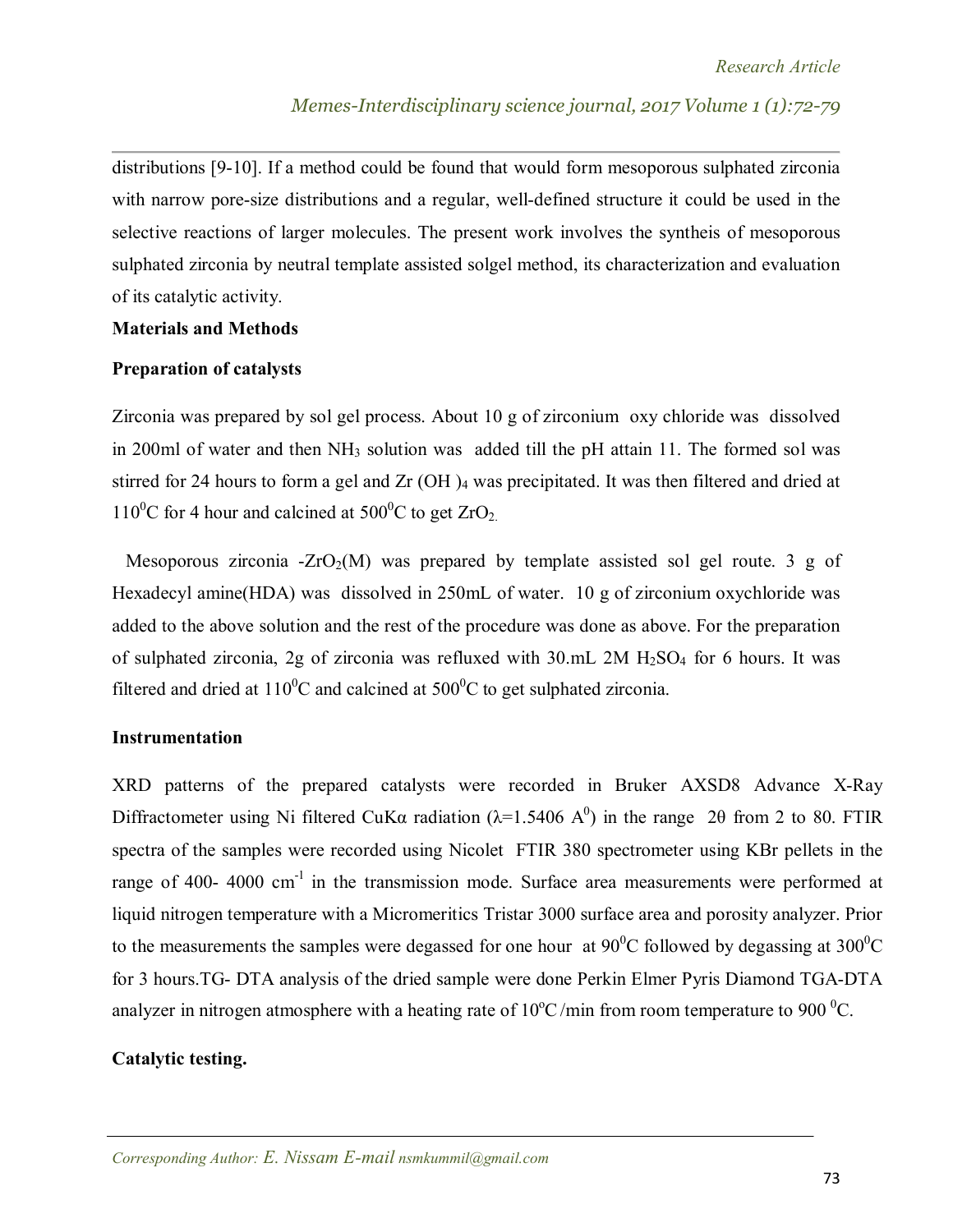The liquid- phase benzylation of toluene using benzyl chloride was carried out in a 50 ml double necked flask fitted on a magnetic stirrer cum heater with a spiral condenser. Toluene and benzyl chloride in a specific molar ratio was added to 0.1 g of the catalyst in the R.B flask accompanied by constant stirring. The product was analysed using a Chemito 8610 Gas Chromatograph equipped with a flame ionization detector and OV -17 column.

# **Results and Discussions.**

## **Characterization**.

XRD pattern of the prepared catalysts were given in figure-1.Usually zirconia shows polymorphism with monoclinic, triclinic and cubic phases . But in the present systems there are four strong diffraction peaks at 2θ value 30.1,34.90, 50.40, and 60.35 were observed which can be indexed to the (111), (200), (220), and (311) diffraction planes of the tetragonal zirconia by the standard JCPDS data. Furthermore, there is no characteristic diffraction peak of monoclinic zirconia,m-ZrO2, indicating its absence from the present catalyst systems.



Fig 1. XRD pattern of  $S-ZrO_2$ ,  $ZrO_2(M)$  and  $ZrO_2$ 

The sulphate process does not alter the basic XRD pattern of zirconia. But the sulphate doping imparts special stabilization to the catalytically active tetragonal phase at high calcination temperatures by prevention of agglomeration of zirconia particles.

FTIR of Catalyts were given in figure-2. The bands around  $1626 \text{ cm}^{-1}$  and  $3400 \text{ cm}^{-1}$ corresponds to the bending and stretching modes of the -OH groups molecules present in the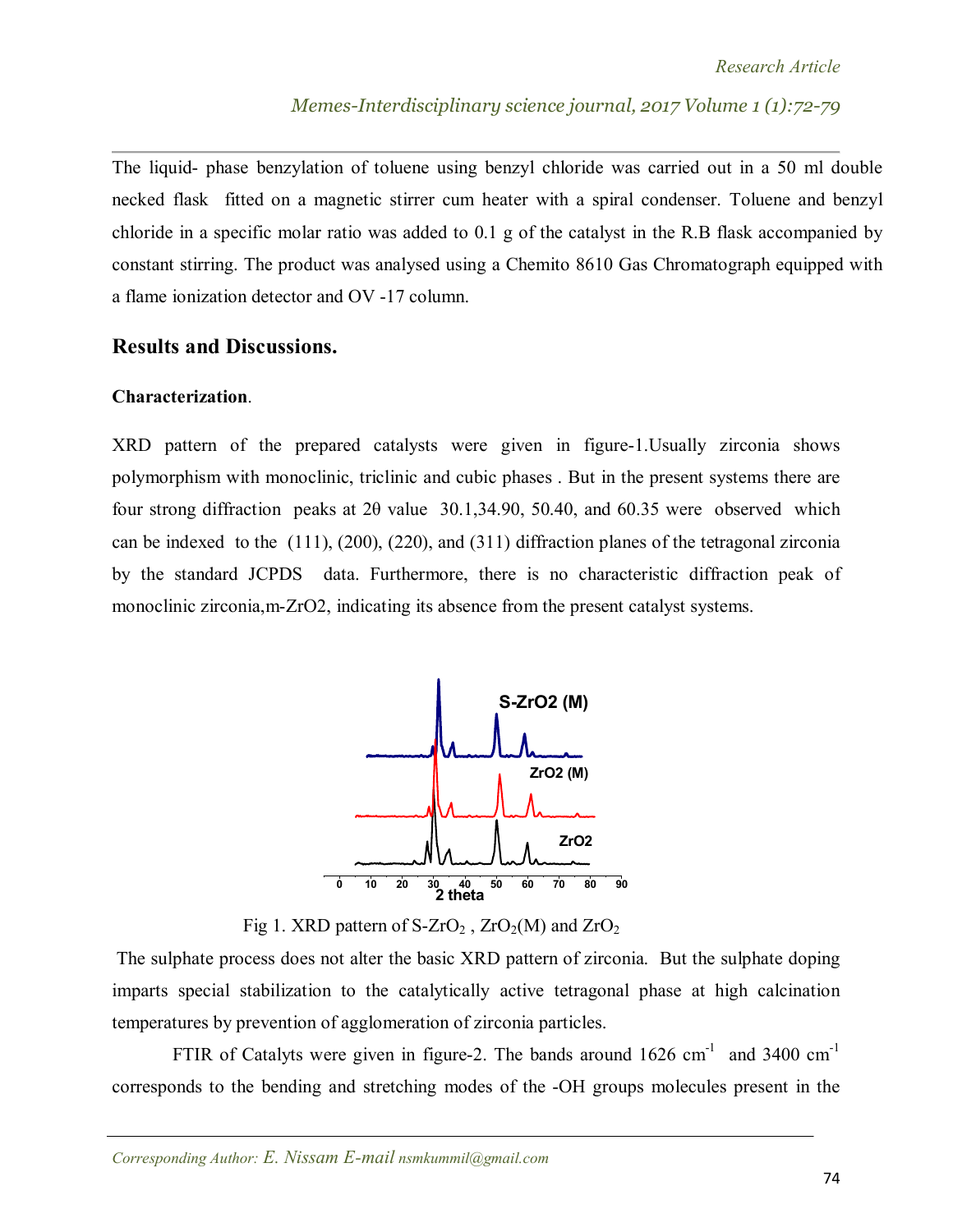sample. The existence of these bands points to the presence of Bronsted acidity in the samples even after high temperature calcination. The protonic site generation is believed to occur through the interaction of sulphate groups with water. The presence of Bronsted sites in spite of the high calcination temperature employed is consistent with earlier reports. The increase in Bronsted acidity during sulphation may be ascribed to the generation of S-OH groups or to the acidity enhancement of the surface -OH groups.



Fig 2. IR spectra of  $ZrO<sub>2</sub>$  and S- $ZrO<sub>2</sub>(M)$ 

 In comparison with pure zirconia the spectrum of acid treated samples shows peaks in the range 1000- 1300 cm<sup>-1</sup>. The peaks at 1026, 1158 and 1236 cm<sup>-1</sup> are typical of the S-O mode of vibration of a chelating bidentate sulphate ion co-ordinated to a metal cation. The band around 1375 cm<sup>-1</sup> arises from the highly covalent character of the S=O on a highly dehydrated oxide surface.

 The results of surface area and porevolume measurements were tabulated on the table. The zirconia prepared without the surfactant HDA has lower surface area and pore diameter. Its pore diameter is only 22  $A^0$ . But the pore diameter of zirconia prepared by template method has a pore diameter of 37  $A<sup>0</sup>$  indicate that the pores are in mesoporous range. Up on sulphation process a small increase in surface area is noted which may be due to dissolution agglomerated particles.

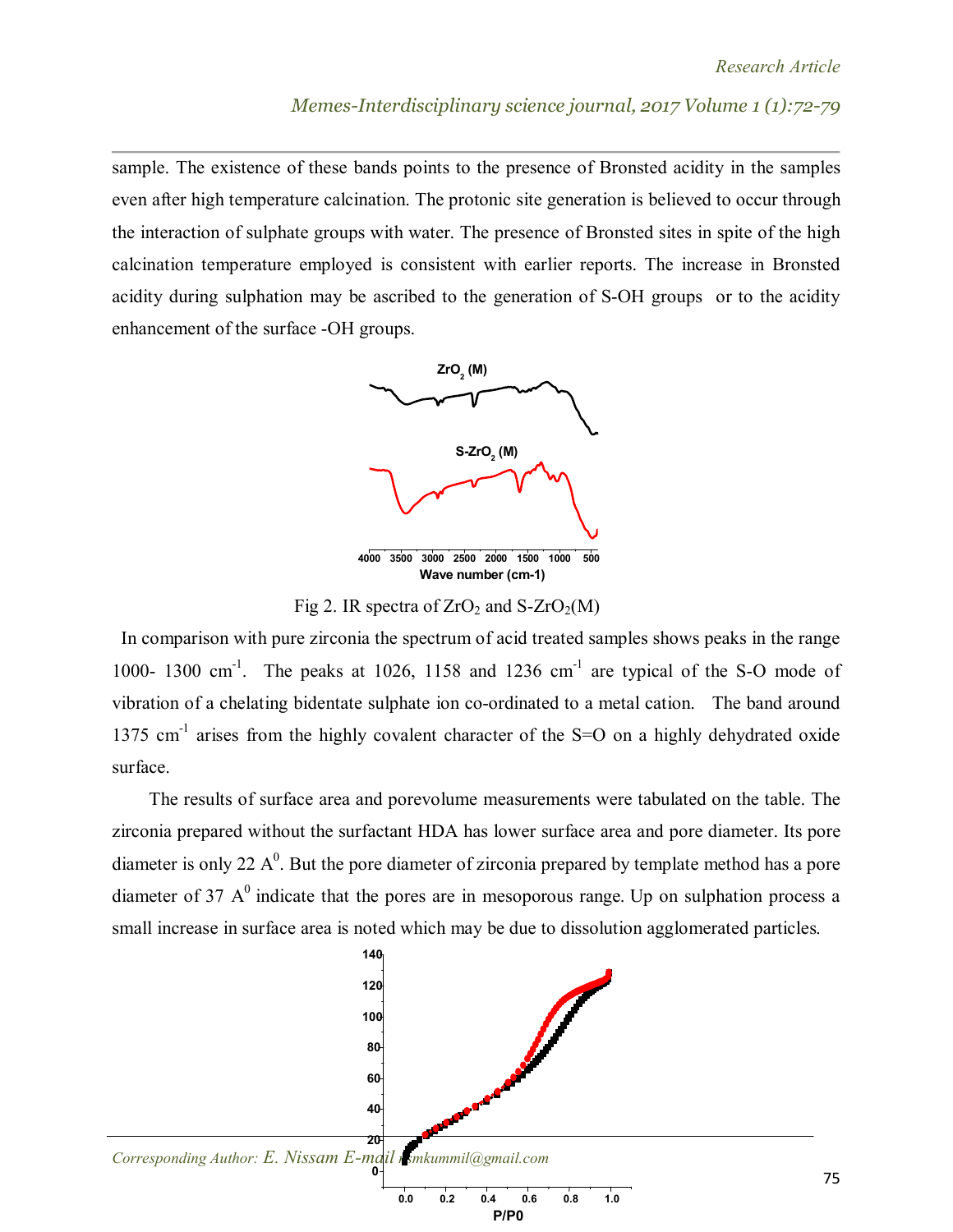# Fig-3 adsorption isotherm of  $ZrO_2(M)$

Adsorption isotherm of mesoporous zirconia is given in figure-3.The adsorption isotherm is of type- IV characteristic of mesoporous material with hysterisis loop H1 corresponds to open cylindrical pores.

The Thermogram of uncalcined ZRO<sub>2</sub> (M) is given in figure-4. The weight loss up to  $200^{\circ}$ C is due to loss of physisorbed water. The weight loss from  $200-350^{\circ}$ C is due to loss of surfactant HDA. The weight loss from 350 to 550°C may be due to the conversion of  $Zr(OH)$  to  $ZrO_2$ . The weight loss above  $550^{\circ}$ C is legible which indicate the extra stability of this material at higher temperature.



Fig-4 TG and DTG of uncalcined  $ZrO_2(M)$ 

## **Benzylation of toluene**

liquid phase benzylation of toluene using benzyl chloride as benzylating agent were carried out over prepared catalysts and the products were analyzed in GC as the procedure in section2.3 and results were tabulated in table-1. Ortho and para methyl diphenyl methanes are obtained as products. They are industrially important compounds used as pharmaceutical intermediates, heat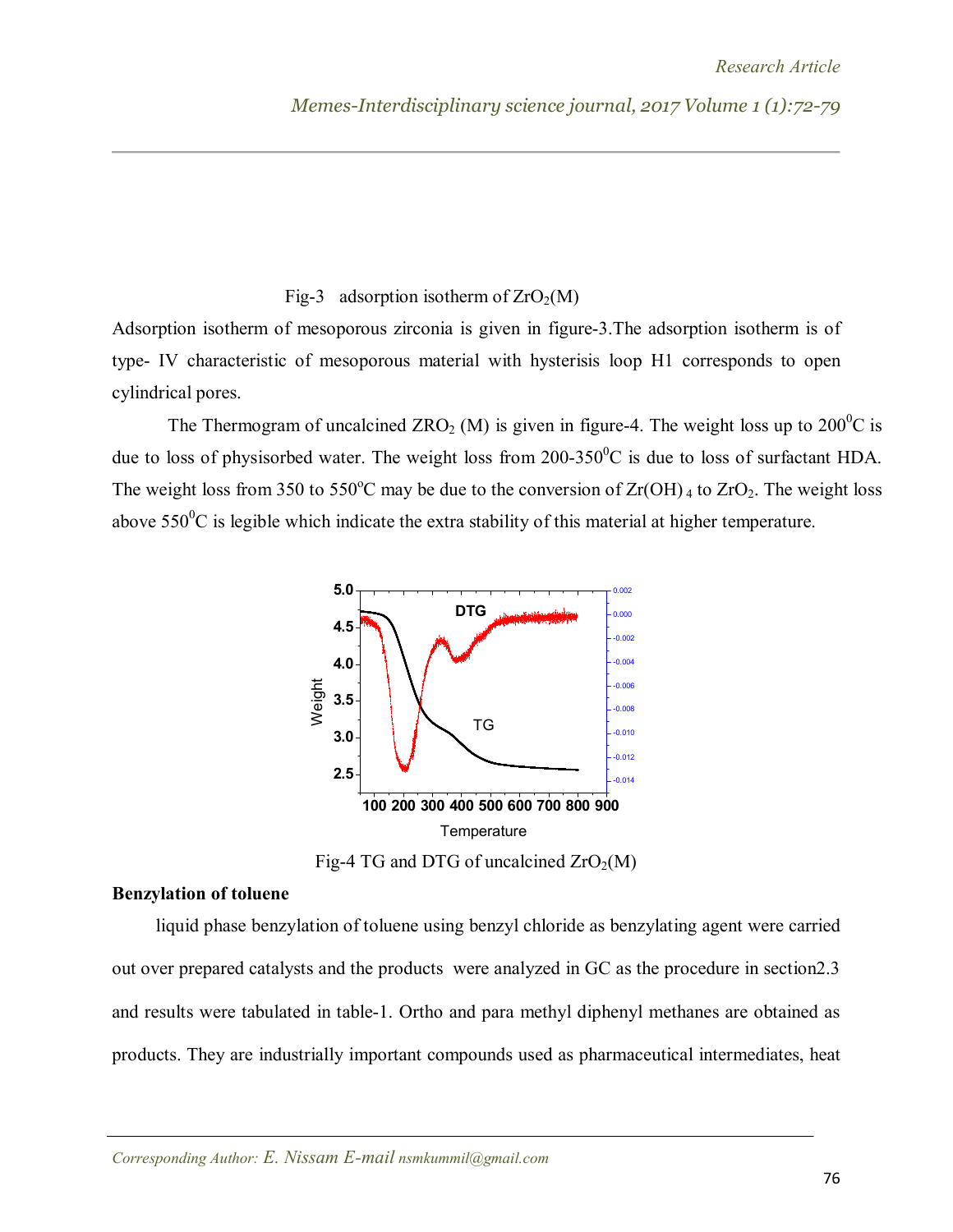transfer fluids, aromatic solvents, fragrances, monomers for polycarbonate resins and fine chemicals.



Table-1 Textural and catalytic activity of catalysts

Temperature-90<sup>0</sup>C, Benzyl Chloride to toluene ratio-1:15, Catalyt amount-0.1gTime-1 h

| Catalysts   | Surface   | Pore     | Conversion | Selectivity $(\% )$ |          |
|-------------|-----------|----------|------------|---------------------|----------|
|             | Area      | diameter | $(\%)$     | P-methyl            | O-methyl |
|             | $(m^2/g)$ | $(A^0)$  |            | diphenyl            | diphenyl |
|             |           |          |            | methane             | methane  |
| ZrO2        | 62        | 22       | 44.8       | 71                  | 29       |
| $S - ZrO2$  | 68        |          | 56         | 65                  | 35       |
| ZrO2(M)     | 142       | 37       | 80.6       | 68                  | 32       |
| $S-ZrO2(M)$ | 147       | 38       | 90.2       | 66                  | 34       |

All the catalysts showed reasonable activity. As it can be seen the unmodified  $ZrO<sub>2</sub>$  shows lower conversion. The mesoporous Zirconia showed higher conversion than that of Zro<sub>2</sub> which may be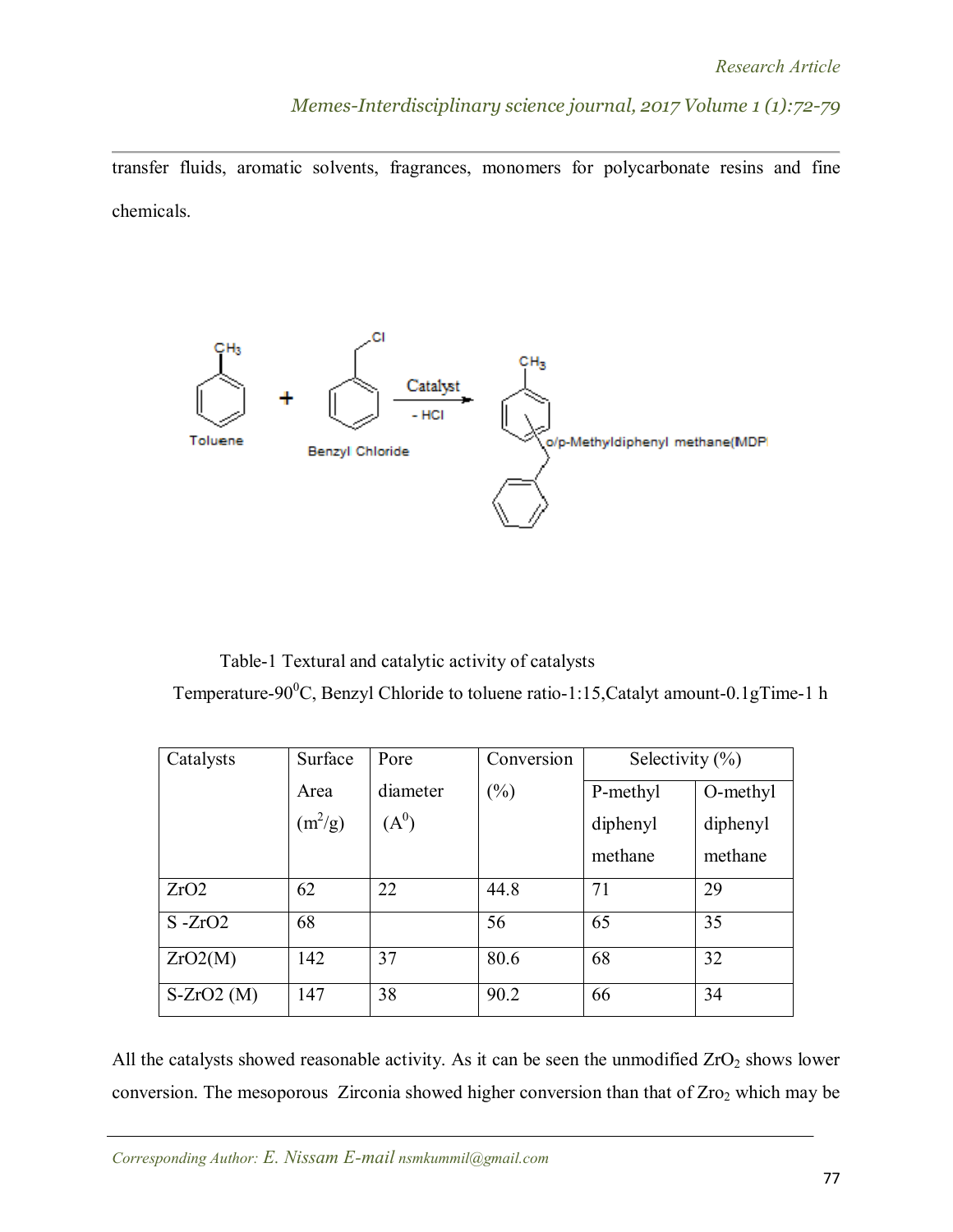due to its higher surface area and pore diameter which in turn result greater accessibility of active sites. The activity depends on both surface area and the number and distribution of acidic sites. The catalytic activity was improved to a greater extent after sulphation process due to the increase of acidic cites. Sulphated mesoporous Zirconia showed maximum activity. The selectivity of ortho product increases with surface area and pore diameter.

### **Conclusions**

Mesoporos zirconia catalyst were prepared by template assisted sol gel route and modified by sulphation process. The prepared catalysts were characterized by various physicochemical methods like XRD, FTIR ,Surface area measurements and TG analysis. From the XRD it is clear that major phase formed was tetragonal. The success of sulphation process was evaluated from FT-IR as the FT-IR spectrum constists of characteristic peaks of S=0.The mesoporous nature of zirconia is evident from adsorption isotherms. Catalytic activity of the prepared catalysts were evaluated for benzylation of toluene. Meoporous zirconia showed higher conversion than bare zirconia. Sulphation process improved the catalytic activity which may be due to the additional surface area and additional acidic sites created during sulphation process. The ortho product selectivity increases with surface area and pore diameter. Sulphated mesoporous zirconia showed maximum conversion probably due to reasonable surface area and higher amount of acidic sites.

## **References**

- 1. X. Song, A. Sayari, Catal. Rev. 38 (1996) 329.
- 2. P.D.L. Mercera, J.G. Van Ommen, E.B.M. Doesburg,. A.J. Burggraaf, J.R.H. Ross, Appl. Catal. 57 (1990) 127.
- 3. U. Ciesla, S. Schacht, G.D. Stucky, K.K. Unger, F.. Schuth, Angew. Chem. Int. Ed. Engl. 35 (1996) 541.
- 4. J.S. Reddy, A. Sayari, Catal. Lett. 38 (1996) 219.
- 5. Y. Huang, W.M.H. Sachtler, J. Chem. Soc., Chem. Commun. (1997) 1181.
- 6. M.J. Hudson, J.A. Knowles, J. Mater. Chem. 6 (1)- (1996) 89.